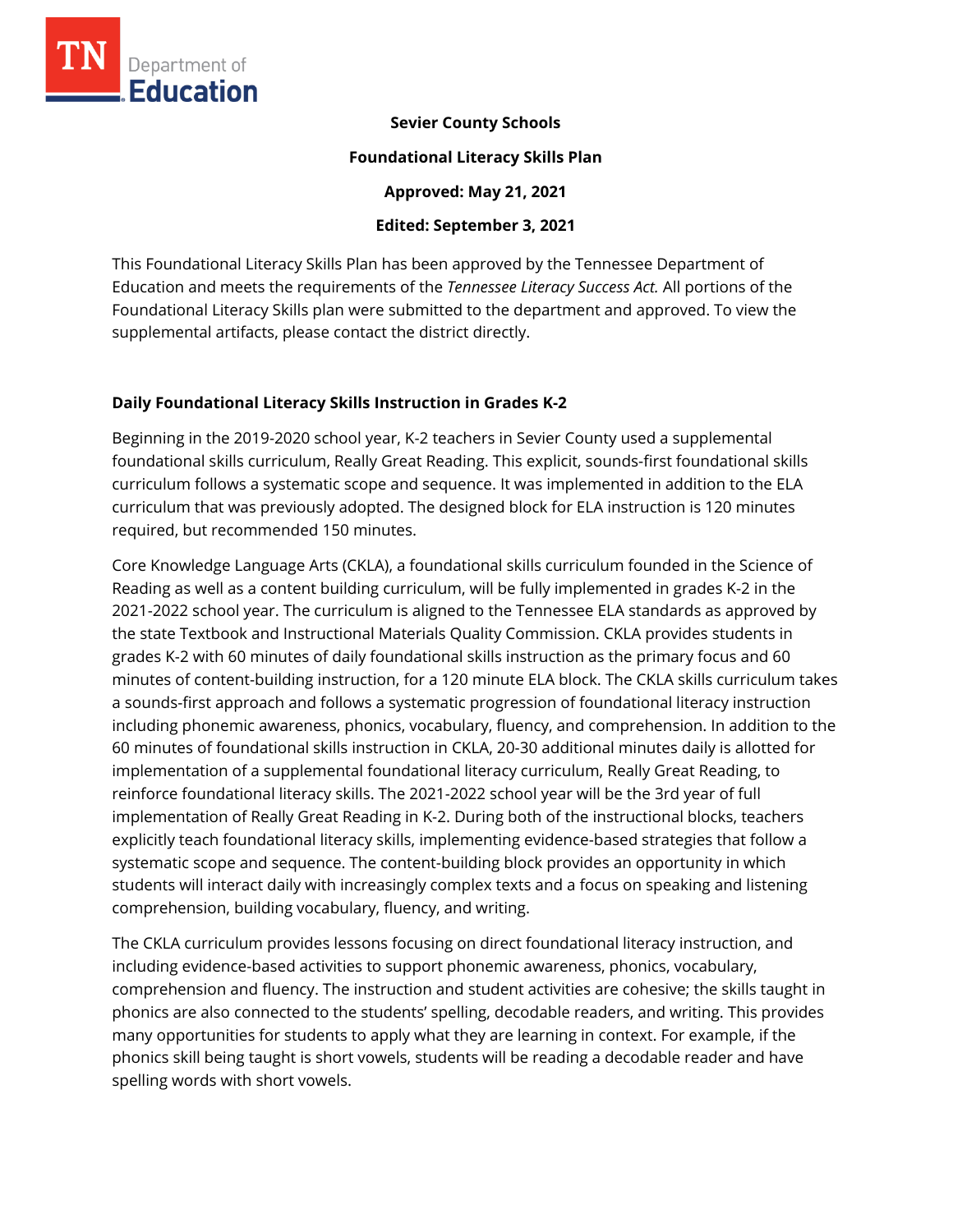Department of **Education** 

Many supports for teachers and schools are in place to foster the implementation of CKLA in grades K-2. Teachers in grades K-2 will participate in regular professional learning opportunities to facilitate foundational literacy instruction. Further implementation support will be provided through Sevier County's participation in an Early Literacy Network grant as part of the TDOE's Reading 360 Initiative. This network will provide support for the system, schools, administrators, and teachers to navigate the implementation of CKLA and support foundational literacy instruction.

The Keys to Literacy Academy has been coordinated by Sevier County since 2018-2019, and facilitates professional development regarding foundational literacy instruction. This academy dives into the cognitive science behind reading instruction and supports a sounds-first approach to foundational literacy instruction. The Keys to Literacy Academy includes four on-site instructional days as well as an additional modeling/coaching component. As of March 2021 approximately 72% K-2 teachers and 80% of 3rd grade teachers have participated in this academy.

An ELA needs assessment survey is conducted annually to determine the needs of schools and teachers with regard to ELA instruction. This assessment will continue to drive decisions regarding support for teachers as it pertains to implementation, professional learning, and needs in the classroom.

# **Daily Foundational Literacy Skills Instruction in Grades 3-5**

In the 2020-2021 school year the Sevier County School System began full implementation of Core Knowledge Language Arts (CKLA) in grades 3-5. The curriculum supports an integrated contentbuilding and foundational literacy block in grades 3-5. The curriculum materials are aligned to the Tennessee ELA standards and approved by the state Textbook and Instructional Materials Quality Commission. The Sevier County Board of Education requires a 120 minute block of ELA instruction in grades 3-5. CKLA includes 120 minutes of instruction daily in grade 3 and 90 minutes in grades 4-5. This grade band is structured to provide content-building ELA instruction daily focusing on building vocabulary, speaking and listening, and comprehension. Foundational literacy standards are not addressed in isolation, but are integrated into the ELA block. While there is not a consistent daily routine, students spend a portion of their ELA block focusing on fluency, grammar, morphology, spelling, and writing.These components of ELA instruction vary depending on the lesson and unit. CKLA prioritizes a cohesive curriculum in which students apply what they are learning across reading, writing, speaking and listening standards.

A sample 5th grade lesson might include activating prior knowledge, small group reading, vocabulary instruction, word work, grammar, morphology, and writing. Students may work together to attend with precision to a complex text during think-pair-share activities. Vocabulary words are explicitly taught as they relate to the content at hand. The teacher will lead focused instruction regarding a specific word, giving student word choices to determine the correct use. Students use the information that they have learned in the text and write a letter to a character, including information from the text and apply skills learned. CKLA provides a structure for a cohesive literacy block, focusing on fluency, comprehension as it relates to reading, writing, speaking and listening.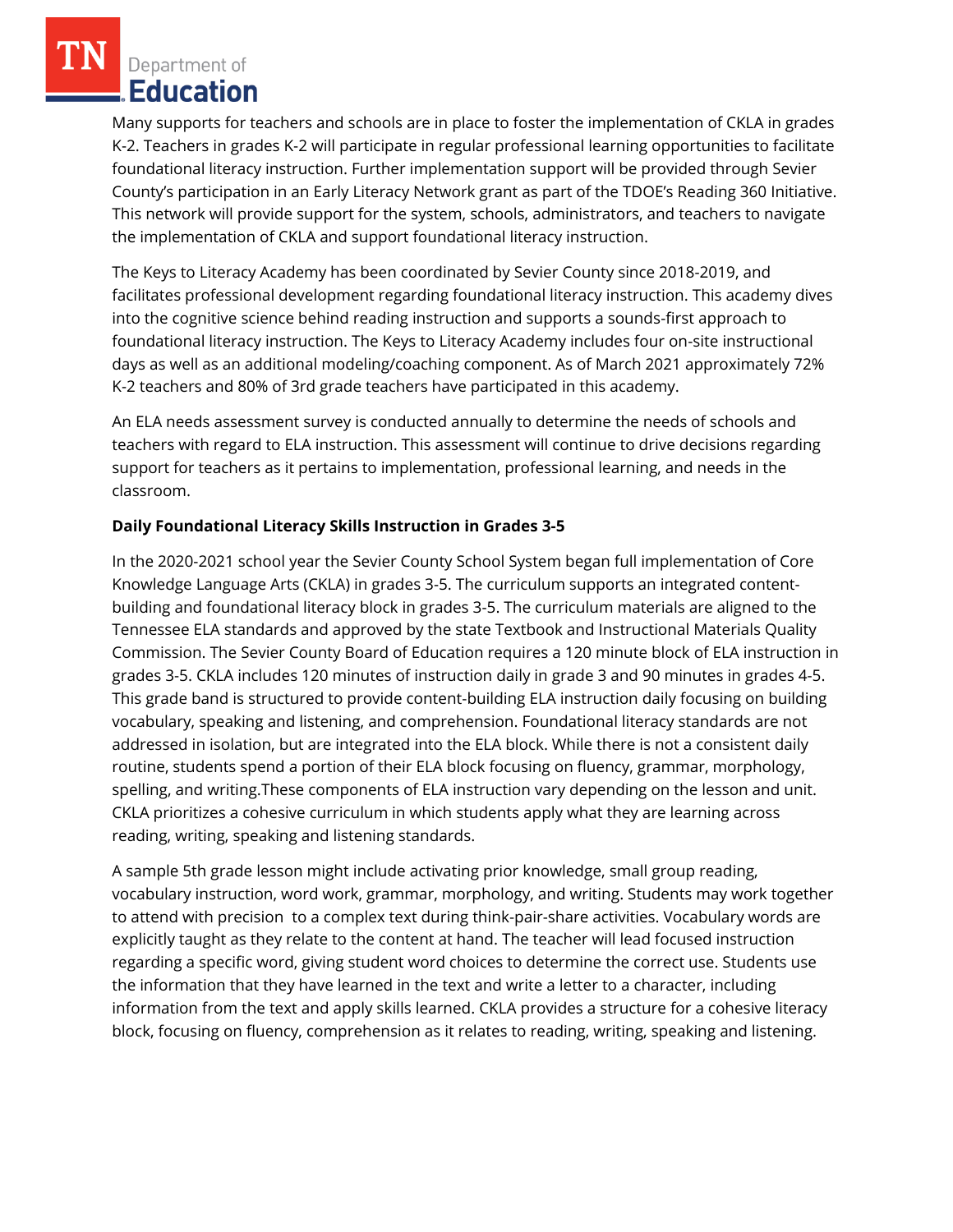Department of **Education** 

The 2020-2021 school year was the first year of full implementation of CKLA in grades 3-5. Many supports for teachers and schools are in place for continued support of the new curriculum. Teachers participated in regular professional learning opportunities to facilitate literacy instruction through CKLA. Further implementation support will be provided through Sevier County's participation in a HQIM Literacy Implementation Network grant as part of the TN DOE's Reading 360 Initiative. This network will provide support for the system, schools, administrators, and teachers as they navigate the implementation of CKLA and support literacy instruction. Administrative support will be facilitated through professional learning surrounding the use of the TN Instructional Practice Guide walk-through tool. Additionally, support regarding intellectual preparation for lessons and units will be provided through collaborative work sessions.

An ELA needs assessment survey is conducted annually to determine the needs of schools and teachers with regard to ELA instruction. This assessment will continue to drive decisions regarding support for teachers as it pertains to implementation, professional learning, and needs in the classroom.

### **Approved Instructional Materials for Grades K-2**

Amplify - K-5 Core Knowledge Language Arts

### **Approved Instructional Materials for Grades 3-5**

Amplify - K-5 Core Knowledge Language Arts

## **Universal Reading Screener for Grades K-5. This screener complies with RTI<sup>2</sup>and Say Dyslexia requirements.**

The Tennessee Universal Reading Screener is the universal screener used for benchmarking in the fall, winter, and spring in grades K-3. It complies with the RTI2 and Say Dyslexia requirements. In grades 4-5, CASE is the universal screener used for benchmarking in both reading and math in the fall, winter, and spring.

#### **Intervention Structure and Supports**

In grades K-5, the universal screening process is conducted three times per year (fall, winter, spring) in reading, writing, and mathematics. Students in grades K-3, are universally screened with a skillsbased assessment, aimswebPlus. K-3 students are considered for tiered intervention based on the Tennessee Universal Reading Screener benchmark scores and additional data sources. Students in 4-5 are universally screened using a standards-aligned benchmark assessment, CASE. All 4-5 students scoring within the lowest projected achievement levels are considered for a second layer of screening to be conducted in the skills-based screener, which is aimswebPlus.

SLS (School Level Support) Teams review K-5 universal screener data to determine students who score between the 0-25th percentile. Diagnostic assessment data is used to determine a student's specific area of deficit in determining tier placement and the specific type of prescribed intervention. The RTI2 SLS Team meets, at a minimum, at 4.5-5 week intervals and prior to the distribution of grade cards to determine student progress in interventions and if necessary, make appropriate adjustments based on multiple pieces of data.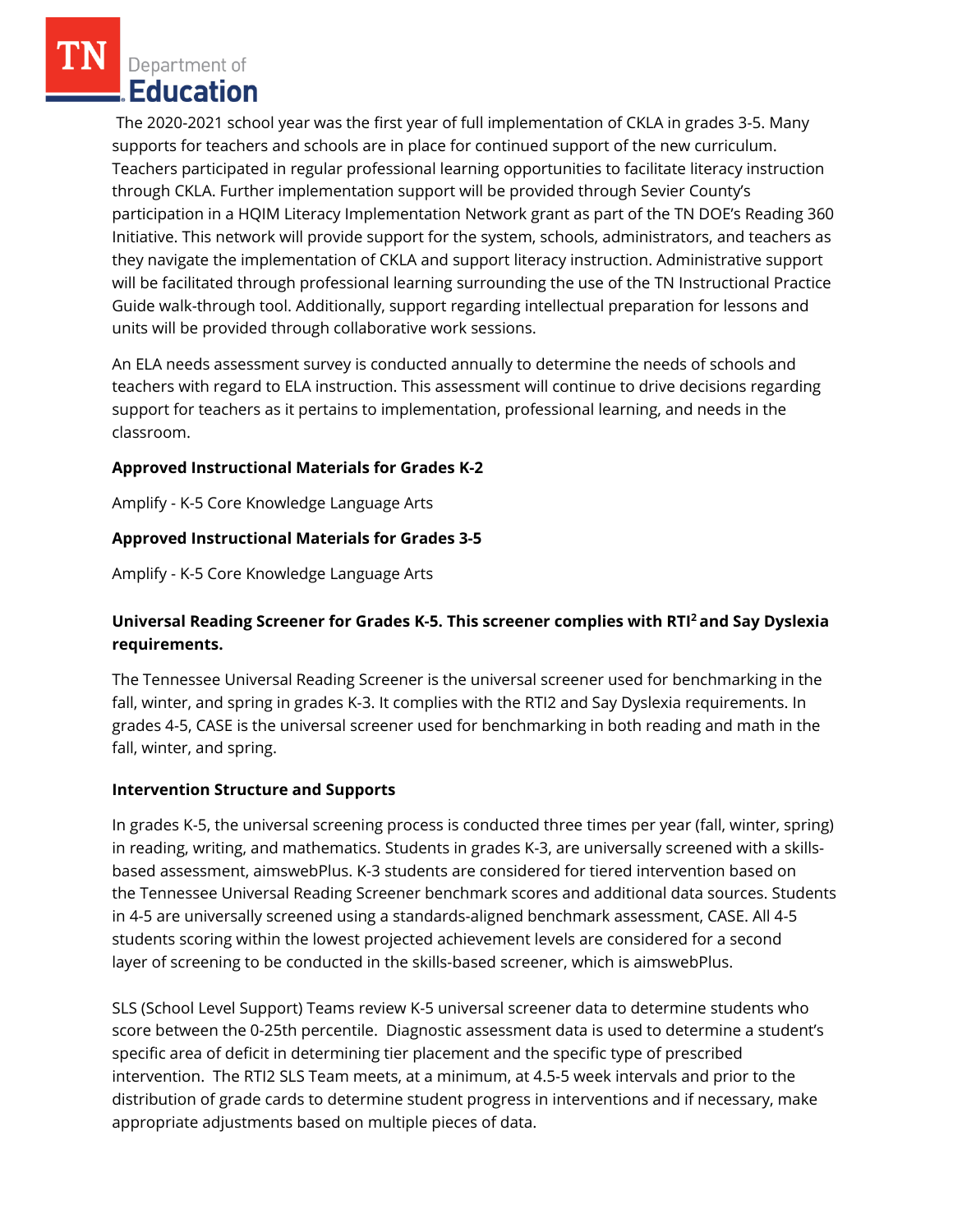Students served in Tier II and Tier III interventions receive additional minutes of daily intensive small group instruction focusing on identified areas of need in addition to the core academic instruction (Tier I). The daily recommended minimum instructional times for Tier II and Tier III, which are outlined in the TDOE RTI2 Framework are followed by the Sevier County School System. All at-risk students identified in Tier II or Tier III are progress monitored weekly or bi-weekly. Each student placed in RTI2 is provided daily explicit instruction in alignment with their targeted skill gap(s) and time-on-task requirements. Students who receive tiered intervention and are unsuccessful are referred for special education services.

The district's RTI2 framework for ELA tier component guidelines identifies suggested evidence-based intervention programs that may be used for Tier II and Tier III interventions. The district RTI2 ELA framework lists vetted programs that are designed to assist at-risk students in addressing areas of academic needs, such as phonological awareness, phonics, vocabulary, fluency, and comprehension. School-based intervention schedules require daily implementation and are outlined in each master schedule. Designated RTI2 time allotments are set and require educators to provide intensive instruction aligned to a specific skill deficit with the intent to close achievement gaps.

All students who qualify for reading intervention in Tier II, Tier III, Special Education, or who are referred by a core teacher of record with sufficient evidence to warrant screening are administered a dyslexia screener. The screening process is in compliance with the Tennessee Say Dyslexia law, which requires school districts to screen all students through their existing RTI2 screening process and use all available data in determining the need for a student to receive a dyslexia-specific intervention. Students who are identified as having at least one of the seven characteristics of dyslexia (phonological awareness, phonemic awareness, alphabet knowledge, sound/symbol recognition, decoding skills, encoding skills, and rapid naming) are prescribed a research-based intervention to target the specific characteristic(s).

# **Parent Notification Plan/Home Literacy Reports**

In grades K-5, parents are notified upon the School Level Support (SLS) Team's determination of eligibility for tiered intervention (Tier II or Tier III). After each benchmark assessment, students scoring in the 0-25th percentile are considered "at-risk" for a significant reading deficiency. A parent intervention notification letter is issued to parents upon initial determination of placement. This letter communicates to parents the importance of reading proficiency in 3rd grade, including the impact that reading on grade level may have on high school-graduation, participation in postsecondary programs and future employment. Continuous communication of student progress in the intervention is provided, at minimum, every 4.5-5 six weeks.

An RTI2 progress report provides parents with a review of the progress, or lack of progress, their child is making in the intervention class. In addition, parents are notified of prescribed interventions and the amount of time designated for a specified tier level. Attached to the progress report, is the aimswebPlus report reflecting student scores in parent-friendly language. The aimswebPlus report provides a clear explanation on the identified skill gaps targeted during intervention and the depth